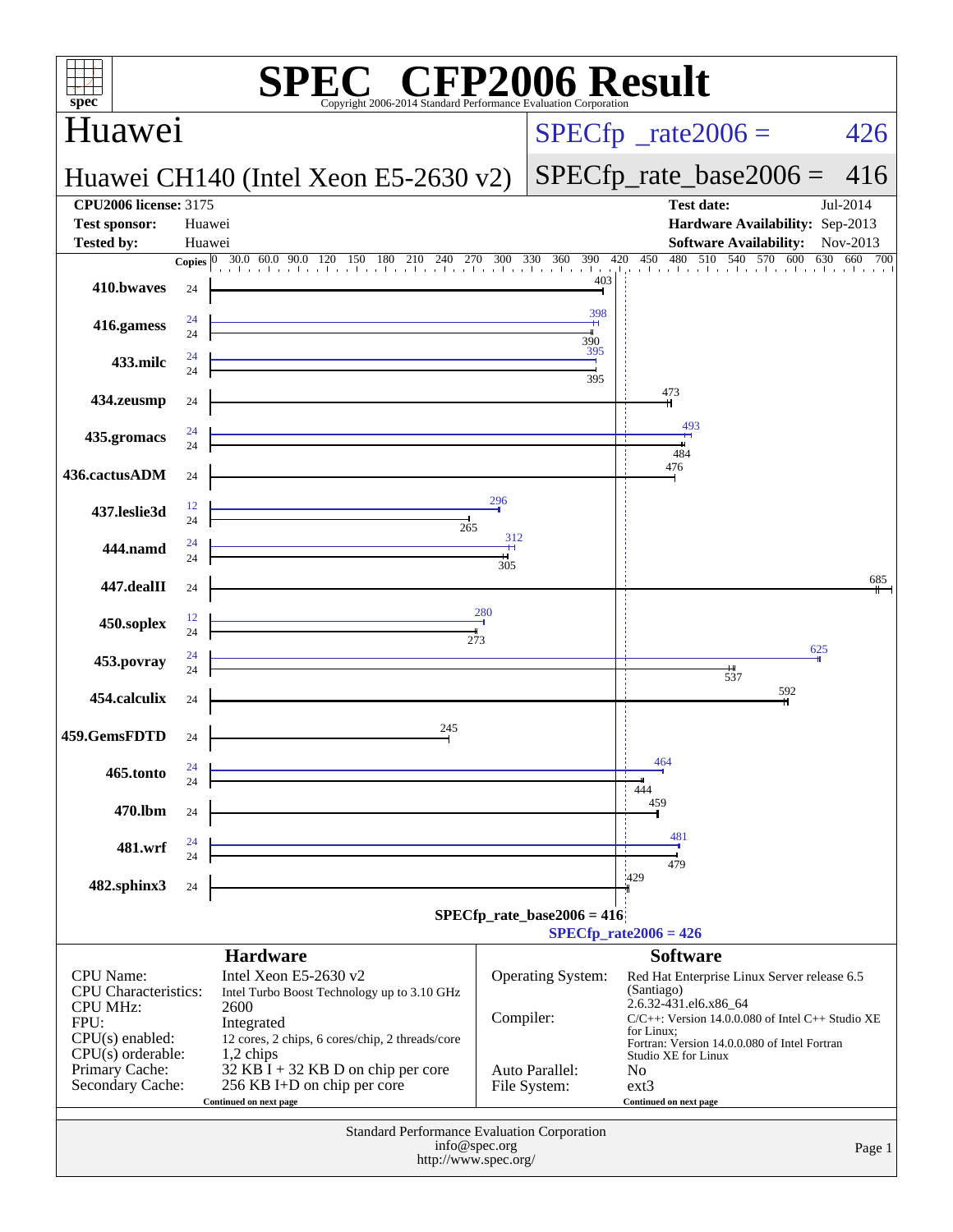

#### Huawei

[Other Cache:](http://www.spec.org/auto/cpu2006/Docs/result-fields.html#OtherCache)

### $SPECTp_rate2006 = 426$

Huawei CH140 (Intel Xeon E5-2630 v2)

#### [SPECfp\\_rate\\_base2006 =](http://www.spec.org/auto/cpu2006/Docs/result-fields.html#SPECfpratebase2006) 416

**[CPU2006 license:](http://www.spec.org/auto/cpu2006/Docs/result-fields.html#CPU2006license)** 3175 **[Test date:](http://www.spec.org/auto/cpu2006/Docs/result-fields.html#Testdate)** Jul-2014 **[Test sponsor:](http://www.spec.org/auto/cpu2006/Docs/result-fields.html#Testsponsor)** Huawei **[Hardware Availability:](http://www.spec.org/auto/cpu2006/Docs/result-fields.html#HardwareAvailability)** Sep-2013 **[Tested by:](http://www.spec.org/auto/cpu2006/Docs/result-fields.html#Testedby)** Huawei **[Software Availability:](http://www.spec.org/auto/cpu2006/Docs/result-fields.html#SoftwareAvailability)** Nov-2013

#### [L3 Cache:](http://www.spec.org/auto/cpu2006/Docs/result-fields.html#L3Cache) 15 MB I+D on chip per chip<br>Other Cache: None [Memory:](http://www.spec.org/auto/cpu2006/Docs/result-fields.html#Memory) 128 GB (8 x 16 GB 2Rx4 PC3-14900F running at 1600 MHz) [Disk Subsystem:](http://www.spec.org/auto/cpu2006/Docs/result-fields.html#DiskSubsystem)  $1 \text{ X } 500 \text{ GB } \text{SATA } 7200 \text{ RP}$ <br>Other Hardware: None [Other Hardware:](http://www.spec.org/auto/cpu2006/Docs/result-fields.html#OtherHardware)

|            | <b>System State:</b>  | Run l |
|------------|-----------------------|-------|
|            | <b>Base Pointers:</b> | 32/64 |
| 2-13, ECC, | Peak Pointers:        | 32/64 |
| M          | Other Software:       | None  |
|            |                       |       |

level 3 (multi-user) 1-bit 1-bit

#### **[Results Table](http://www.spec.org/auto/cpu2006/Docs/result-fields.html#ResultsTable)**

|                  | <b>Base</b>    |                 |              |                |       |                | <b>Peak</b>  |                      |                 |              |                |              |                |              |
|------------------|----------------|-----------------|--------------|----------------|-------|----------------|--------------|----------------------|-----------------|--------------|----------------|--------------|----------------|--------------|
| <b>Benchmark</b> | <b>Copies</b>  | <b>Seconds</b>  | Ratio        | <b>Seconds</b> | Ratio | <b>Seconds</b> | <b>Ratio</b> | <b>Copies</b>        | <b>Seconds</b>  | <b>Ratio</b> | <b>Seconds</b> | <b>Ratio</b> | <b>Seconds</b> | <b>Ratio</b> |
| 410.bwayes       | 24             | 809             | 403          | 811            | 402   | 809            | 403          | 24                   | 809             | 403          | 811            | 402          | 809            | 403          |
| 416.gamess       | 24             | 1198            | 392          | 1205           | 390   | 1203           | <u>390</u>   | 24                   | 1180            | 398          | 1181           | 398          | 1195           | 393          |
| $433$ .milc      | 24             | 557             | 395          | 557            | 395   | 558            | 395          | 24                   | 557             | 395          | 558            | 395          | 558            | 395          |
| 434.zeusmp       | 24             | 462             | 473          | 462            | 473   | 466            | 468          | 24                   | 462             | 473          | 462            | 473          | 466            | 468          |
| 435.gromacs      | 24             | 354             | 484          | 352            | 486   | 355            | 483          | 24                   | 347             | 493          | 352            | 487          | 347            | 493          |
| 436.cactusADM    | 24             | 602             | 477          | 603            | 476   | 602            | 476          | 24                   | 602             | 477          | 603            | 476          | 602            | 476          |
| 437.leslie3d     | 24             | 853             | 265          | 850            | 265   | 851            | <b>265</b>   | 12                   | <u>381</u>      | 296          | 382            | 295          | 380            | 297          |
| 444.namd         | 24             | 631             | 305          | 632            | 305   | 640            | 301          | 24                   | 617             | 312          | 617            | 312          | 630            | 306          |
| 447.dealII       | 24             | 393             | 699          | 402            | 683   | 401            | 685          | 24                   | 393             | 699          | 402            | 683          | 401            | 685          |
| $450$ .soplex    | 24             | 733             | 273          | 736            | 272   | 733            | 273          | 12                   | 357             | 280          | 357            | 280          | 357            | 280          |
| 453.povray       | 24             | 238             | 537          | 237            | 538   | 240            | 532          | 24                   | 204             | 625          | 204            | 626          | 205            | 623          |
| 454.calculix     | 24             | 337             | 588          | 334            | 593   | 334            | 592          | 24                   | 337             | 588          | 334            | 593          | 334            | 592          |
| 459.GemsFDTD     | 24             | 1040            | 245          | 1041           | 245   | 1040           | 245          | 24                   | 1040            | 245          | 1041           | 245          | 1040           | 245          |
| $465$ .tonto     | 24             | 534             | 442          | 532            | 444   | 531            | 445          | 24                   | 508             | 464          | 509            | 464          | 508            | 464          |
| 470.1bm          | 24             | 719             | 459          | 720            | 458   | 718            | 459          | 24                   | 719             | 459          | 720            | 458          | 718            | 459          |
| 481.wrf          | 24             | 561             | 478          | 560            | 479   | 560            | 479          | 24                   | 559             | 480          | 557            | 481          | 558            | <u>481</u>   |
| 482.sphinx3      | 24             | 1089            | 429          | 1093           | 428   | 1091           | 429          | 24                   | 1089            | 429          | 1093           | 428          | 1091           | 429          |
| $\mathbf{r}$     | $\mathbf{1}$ . | $\cdot$ $\cdot$ | $\mathbf{I}$ | 1.1.1.1        |       |                | $T = 1.1$    | 1.11<br>$\mathbf{1}$ | $\cdot$ $\cdot$ |              |                |              |                |              |

Results appear in the [order in which they were run.](http://www.spec.org/auto/cpu2006/Docs/result-fields.html#RunOrder) Bold underlined text [indicates a median measurement.](http://www.spec.org/auto/cpu2006/Docs/result-fields.html#Median)

#### **[Submit Notes](http://www.spec.org/auto/cpu2006/Docs/result-fields.html#SubmitNotes)**

 The numactl mechanism was used to bind copies to processors. The config file option 'submit' was used to generate numactl commands to bind each copy to a specific processor. For details, please see the config file.

#### **[Operating System Notes](http://www.spec.org/auto/cpu2006/Docs/result-fields.html#OperatingSystemNotes)**

Stack size set to unlimited using "ulimit -s unlimited"

Standard Performance Evaluation Corporation [info@spec.org](mailto:info@spec.org) <http://www.spec.org/>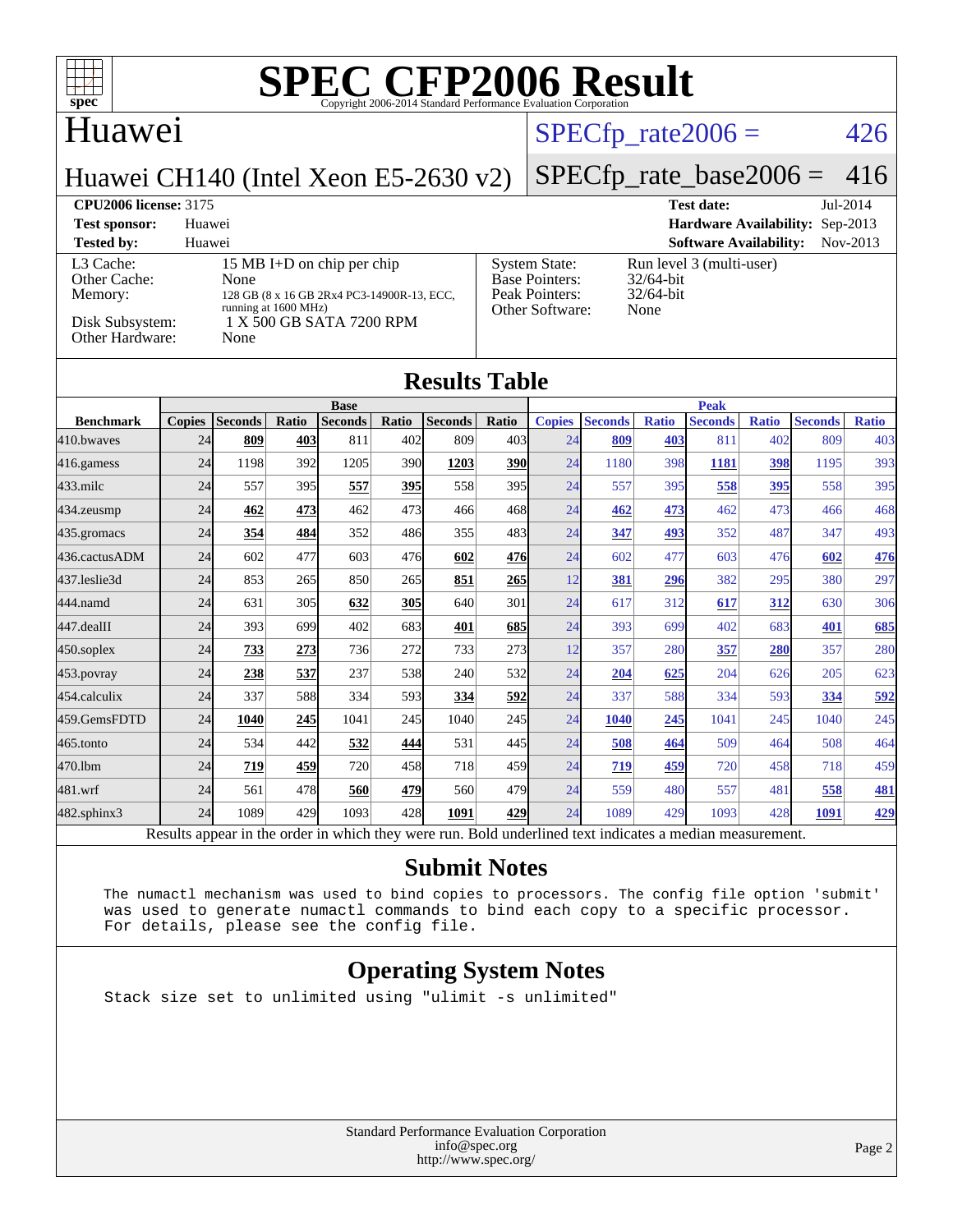

#### Huawei

 $SPECTp\_rate2006 = 426$ 

Huawei CH140 (Intel Xeon E5-2630 v2)

[SPECfp\\_rate\\_base2006 =](http://www.spec.org/auto/cpu2006/Docs/result-fields.html#SPECfpratebase2006) 416

**[CPU2006 license:](http://www.spec.org/auto/cpu2006/Docs/result-fields.html#CPU2006license)** 3175 **[Test date:](http://www.spec.org/auto/cpu2006/Docs/result-fields.html#Testdate)** Jul-2014 **[Test sponsor:](http://www.spec.org/auto/cpu2006/Docs/result-fields.html#Testsponsor)** Huawei **[Hardware Availability:](http://www.spec.org/auto/cpu2006/Docs/result-fields.html#HardwareAvailability)** Sep-2013 **[Tested by:](http://www.spec.org/auto/cpu2006/Docs/result-fields.html#Testedby)** Huawei **[Software Availability:](http://www.spec.org/auto/cpu2006/Docs/result-fields.html#SoftwareAvailability)** Nov-2013

#### **[Platform Notes](http://www.spec.org/auto/cpu2006/Docs/result-fields.html#PlatformNotes)**

 Sysinfo program /spec/config/sysinfo.rev6818 \$Rev: 6818 \$ \$Date:: 2012-07-17 #\$ e86d102572650a6e4d596a3cee98f191 running on localhost Tue Jul 15 17:04:41 2014 This section contains SUT (System Under Test) info as seen by some common utilities. To remove or add to this section, see: <http://www.spec.org/cpu2006/Docs/config.html#sysinfo> From /proc/cpuinfo model name : Intel(R) Xeon(R) CPU E5-2630 v2 @ 2.60GHz 2 "physical id"s (chips) 24 "processors" cores, siblings (Caution: counting these is hw and system dependent. The following excerpts from /proc/cpuinfo might not be reliable. Use with caution.) cpu cores : 6 siblings : 12 physical 0: cores 0 1 2 3 4 5 physical 1: cores 0 1 2 3 4 5 cache size : 15360 KB From /proc/meminfo MemTotal: 132114848 kB HugePages\_Total: 0<br>Hugepagesize: 2048 kB Hugepagesize: /usr/bin/lsb\_release -d Red Hat Enterprise Linux Server release 6.5 (Santiago) From /etc/\*release\* /etc/\*version\* redhat-release: Red Hat Enterprise Linux Server release 6.5 (Santiago) system-release: Red Hat Enterprise Linux Server release 6.5 (Santiago) system-release-cpe: cpe:/o:redhat:enterprise\_linux:6server:ga:server uname -a: Linux localhost 2.6.32-431.el6.x86\_64 #1 SMP Sun Nov 10 22:19:54 EST 2013 x86\_64 x86\_64 x86\_64 GNU/Linux run-level 3 Jul 15 05:34 SPEC is set to: /spec Filesystem Type Size Used Avail Use% Mounted on ext3 455G 209G 223G 49% / Additional information from dmidecode: BIOS Insyde Corp. OARYV388 04/23/2014 Memory: 8x Samsung M393B2G70BH0-CMA 16 GB 1600 MHz 2 rank (End of data from sysinfo program)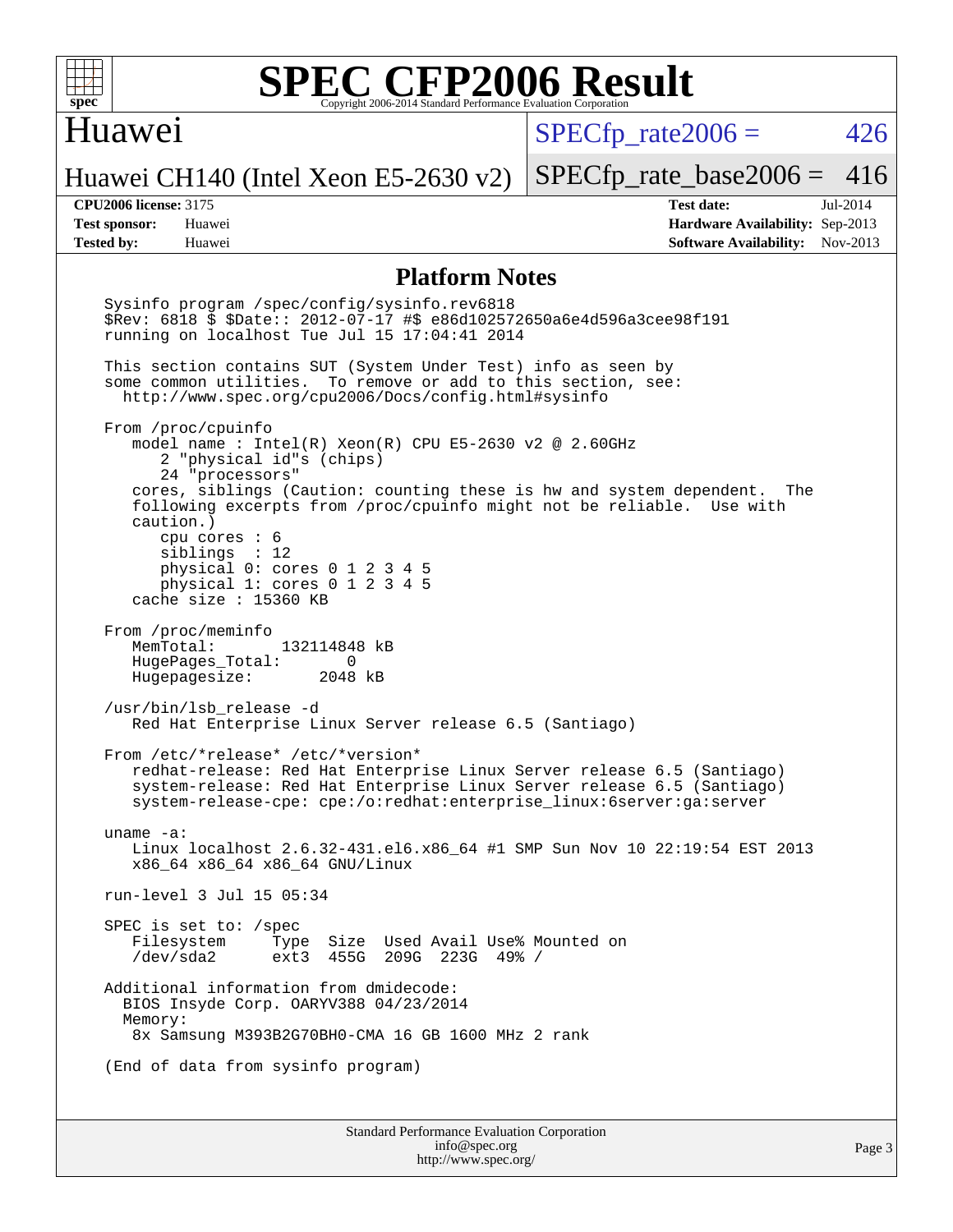

#### Huawei

 $SPECTp\_rate2006 = 426$ 

Huawei CH140 (Intel Xeon E5-2630 v2)

#### [SPECfp\\_rate\\_base2006 =](http://www.spec.org/auto/cpu2006/Docs/result-fields.html#SPECfpratebase2006) 416

**[CPU2006 license:](http://www.spec.org/auto/cpu2006/Docs/result-fields.html#CPU2006license)** 3175 **[Test date:](http://www.spec.org/auto/cpu2006/Docs/result-fields.html#Testdate)** Jul-2014 **[Test sponsor:](http://www.spec.org/auto/cpu2006/Docs/result-fields.html#Testsponsor)** Huawei **[Hardware Availability:](http://www.spec.org/auto/cpu2006/Docs/result-fields.html#HardwareAvailability)** Sep-2013 **[Tested by:](http://www.spec.org/auto/cpu2006/Docs/result-fields.html#Testedby)** Huawei **[Software Availability:](http://www.spec.org/auto/cpu2006/Docs/result-fields.html#SoftwareAvailability)** Nov-2013

#### **[General Notes](http://www.spec.org/auto/cpu2006/Docs/result-fields.html#GeneralNotes)**

Environment variables set by runspec before the start of the run: LD LIBRARY PATH = "/spec/libs/32:/spec/libs/64:/spec/sh"

 Binaries compiled on a system with 1x Core i7-860 CPU + 8GB memory using RedHat EL 6.4 Transparent Huge Pages enabled with: echo always > /sys/kernel/mm/redhat\_transparent\_hugepage/enabled Filesystem page cache cleared with: echo 1> /proc/sys/vm/drop\_caches runspec command invoked through numactl i.e.: numactl --interleave=all runspec <etc>

#### **[Base Compiler Invocation](http://www.spec.org/auto/cpu2006/Docs/result-fields.html#BaseCompilerInvocation)**

[C benchmarks](http://www.spec.org/auto/cpu2006/Docs/result-fields.html#Cbenchmarks):  $\text{icc}$   $-\text{m64}$ 

[C++ benchmarks:](http://www.spec.org/auto/cpu2006/Docs/result-fields.html#CXXbenchmarks) [icpc -m64](http://www.spec.org/cpu2006/results/res2014q3/cpu2006-20140718-30510.flags.html#user_CXXbase_intel_icpc_64bit_bedb90c1146cab66620883ef4f41a67e)

[Fortran benchmarks](http://www.spec.org/auto/cpu2006/Docs/result-fields.html#Fortranbenchmarks): [ifort -m64](http://www.spec.org/cpu2006/results/res2014q3/cpu2006-20140718-30510.flags.html#user_FCbase_intel_ifort_64bit_ee9d0fb25645d0210d97eb0527dcc06e)

[Benchmarks using both Fortran and C](http://www.spec.org/auto/cpu2006/Docs/result-fields.html#BenchmarksusingbothFortranandC): [icc -m64](http://www.spec.org/cpu2006/results/res2014q3/cpu2006-20140718-30510.flags.html#user_CC_FCbase_intel_icc_64bit_0b7121f5ab7cfabee23d88897260401c) [ifort -m64](http://www.spec.org/cpu2006/results/res2014q3/cpu2006-20140718-30510.flags.html#user_CC_FCbase_intel_ifort_64bit_ee9d0fb25645d0210d97eb0527dcc06e)

## **[Base Portability Flags](http://www.spec.org/auto/cpu2006/Docs/result-fields.html#BasePortabilityFlags)**

| 410.bwaves: -DSPEC CPU LP64                 |                                                                |
|---------------------------------------------|----------------------------------------------------------------|
| 416.gamess: -DSPEC_CPU_LP64                 |                                                                |
| 433.milc: -DSPEC CPU LP64                   |                                                                |
| 434.zeusmp: - DSPEC_CPU_LP64                |                                                                |
| 435.gromacs: -DSPEC_CPU_LP64 -nofor_main    |                                                                |
| 436.cactusADM: -DSPEC CPU LP64 -nofor main  |                                                                |
| 437.leslie3d: -DSPEC CPU LP64               |                                                                |
| 444.namd: -DSPEC CPU LP64                   |                                                                |
| 447.dealII: -DSPEC_CPU LP64                 |                                                                |
| 450.soplex: -DSPEC_CPU_LP64                 |                                                                |
| 453.povray: -DSPEC CPU LP64                 |                                                                |
| 454.calculix: - DSPEC CPU LP64 - nofor main |                                                                |
| 459. GemsFDTD: - DSPEC CPU LP64             |                                                                |
| 465.tonto: - DSPEC CPU LP64                 |                                                                |
| 470.1bm: - DSPEC CPU LP64                   |                                                                |
|                                             | 481.wrf: -DSPEC CPU_LP64 -DSPEC_CPU_CASE_FLAG -DSPEC_CPU_LINUX |
| 482.sphinx3: -DSPEC_CPU_LP64                |                                                                |
|                                             |                                                                |

| <b>Standard Performance Evaluation Corporation</b> |
|----------------------------------------------------|
| info@spec.org                                      |
| http://www.spec.org/                               |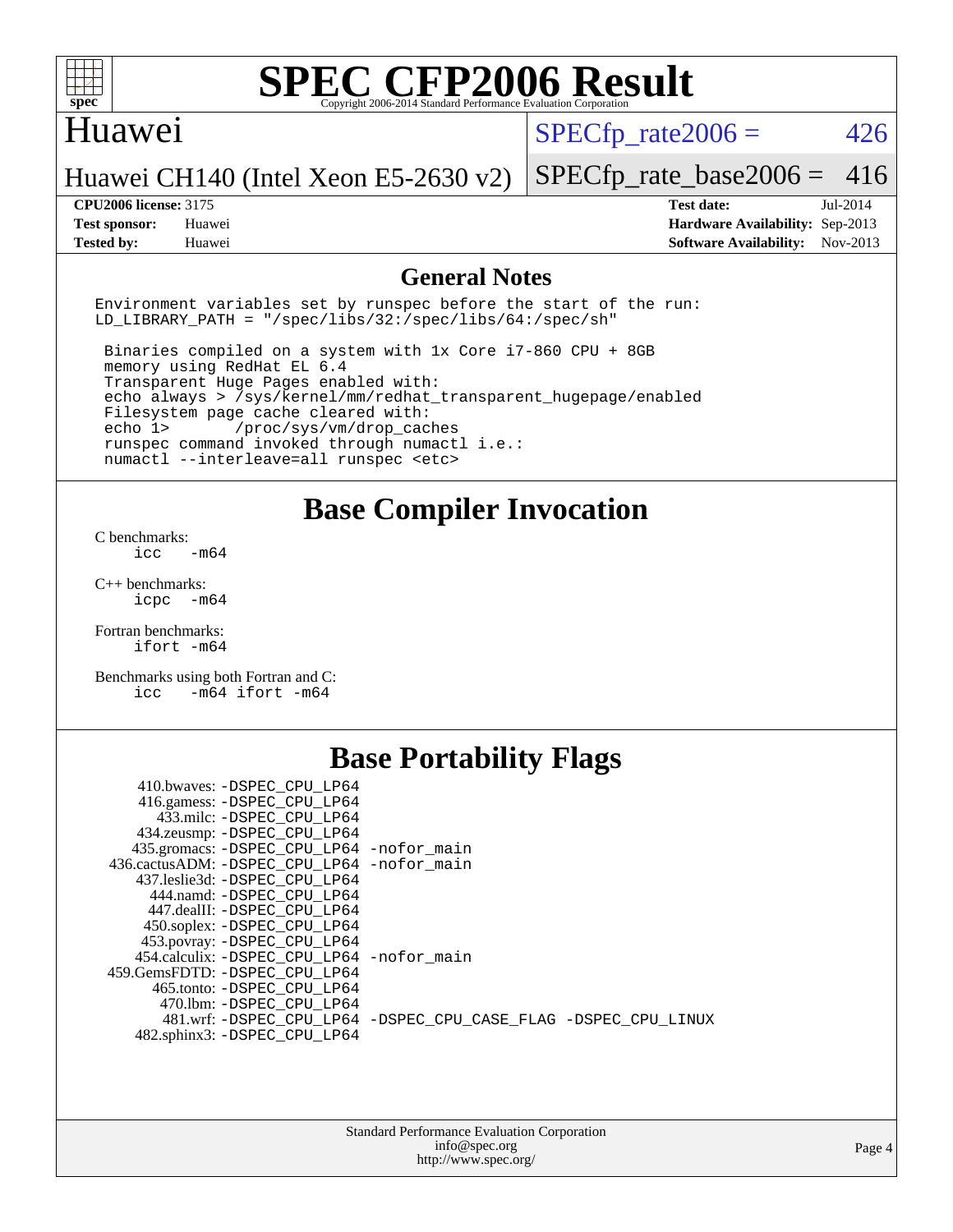

### Huawei

 $SPECTp\_rate2006 = 426$ 

Huawei CH140 (Intel Xeon E5-2630 v2)

**[Tested by:](http://www.spec.org/auto/cpu2006/Docs/result-fields.html#Testedby)** Huawei **[Software Availability:](http://www.spec.org/auto/cpu2006/Docs/result-fields.html#SoftwareAvailability)** Nov-2013

**[CPU2006 license:](http://www.spec.org/auto/cpu2006/Docs/result-fields.html#CPU2006license)** 3175 **[Test date:](http://www.spec.org/auto/cpu2006/Docs/result-fields.html#Testdate)** Jul-2014 **[Test sponsor:](http://www.spec.org/auto/cpu2006/Docs/result-fields.html#Testsponsor)** Huawei **[Hardware Availability:](http://www.spec.org/auto/cpu2006/Docs/result-fields.html#HardwareAvailability)** Sep-2013

[SPECfp\\_rate\\_base2006 =](http://www.spec.org/auto/cpu2006/Docs/result-fields.html#SPECfpratebase2006) 416

### **[Base Optimization Flags](http://www.spec.org/auto/cpu2006/Docs/result-fields.html#BaseOptimizationFlags)**

[C benchmarks](http://www.spec.org/auto/cpu2006/Docs/result-fields.html#Cbenchmarks):

[-xAVX](http://www.spec.org/cpu2006/results/res2014q3/cpu2006-20140718-30510.flags.html#user_CCbase_f-xAVX) [-ipo](http://www.spec.org/cpu2006/results/res2014q3/cpu2006-20140718-30510.flags.html#user_CCbase_f-ipo) [-O3](http://www.spec.org/cpu2006/results/res2014q3/cpu2006-20140718-30510.flags.html#user_CCbase_f-O3) [-no-prec-div](http://www.spec.org/cpu2006/results/res2014q3/cpu2006-20140718-30510.flags.html#user_CCbase_f-no-prec-div) [-opt-prefetch](http://www.spec.org/cpu2006/results/res2014q3/cpu2006-20140718-30510.flags.html#user_CCbase_f-opt-prefetch) [-auto-p32](http://www.spec.org/cpu2006/results/res2014q3/cpu2006-20140718-30510.flags.html#user_CCbase_f-auto-p32) [-ansi-alias](http://www.spec.org/cpu2006/results/res2014q3/cpu2006-20140718-30510.flags.html#user_CCbase_f-ansi-alias) [-opt-mem-layout-trans=3](http://www.spec.org/cpu2006/results/res2014q3/cpu2006-20140718-30510.flags.html#user_CCbase_f-opt-mem-layout-trans_a7b82ad4bd7abf52556d4961a2ae94d5)

[C++ benchmarks:](http://www.spec.org/auto/cpu2006/Docs/result-fields.html#CXXbenchmarks)

[-xAVX](http://www.spec.org/cpu2006/results/res2014q3/cpu2006-20140718-30510.flags.html#user_CXXbase_f-xAVX) [-ipo](http://www.spec.org/cpu2006/results/res2014q3/cpu2006-20140718-30510.flags.html#user_CXXbase_f-ipo) [-O3](http://www.spec.org/cpu2006/results/res2014q3/cpu2006-20140718-30510.flags.html#user_CXXbase_f-O3) [-no-prec-div](http://www.spec.org/cpu2006/results/res2014q3/cpu2006-20140718-30510.flags.html#user_CXXbase_f-no-prec-div) [-opt-prefetch](http://www.spec.org/cpu2006/results/res2014q3/cpu2006-20140718-30510.flags.html#user_CXXbase_f-opt-prefetch) [-auto-p32](http://www.spec.org/cpu2006/results/res2014q3/cpu2006-20140718-30510.flags.html#user_CXXbase_f-auto-p32) [-ansi-alias](http://www.spec.org/cpu2006/results/res2014q3/cpu2006-20140718-30510.flags.html#user_CXXbase_f-ansi-alias) [-opt-mem-layout-trans=3](http://www.spec.org/cpu2006/results/res2014q3/cpu2006-20140718-30510.flags.html#user_CXXbase_f-opt-mem-layout-trans_a7b82ad4bd7abf52556d4961a2ae94d5)

[Fortran benchmarks](http://www.spec.org/auto/cpu2006/Docs/result-fields.html#Fortranbenchmarks): [-xAVX](http://www.spec.org/cpu2006/results/res2014q3/cpu2006-20140718-30510.flags.html#user_FCbase_f-xAVX) [-ipo](http://www.spec.org/cpu2006/results/res2014q3/cpu2006-20140718-30510.flags.html#user_FCbase_f-ipo) [-O3](http://www.spec.org/cpu2006/results/res2014q3/cpu2006-20140718-30510.flags.html#user_FCbase_f-O3) [-no-prec-div](http://www.spec.org/cpu2006/results/res2014q3/cpu2006-20140718-30510.flags.html#user_FCbase_f-no-prec-div) [-opt-prefetch](http://www.spec.org/cpu2006/results/res2014q3/cpu2006-20140718-30510.flags.html#user_FCbase_f-opt-prefetch)

[Benchmarks using both Fortran and C](http://www.spec.org/auto/cpu2006/Docs/result-fields.html#BenchmarksusingbothFortranandC):

[-xAVX](http://www.spec.org/cpu2006/results/res2014q3/cpu2006-20140718-30510.flags.html#user_CC_FCbase_f-xAVX) [-ipo](http://www.spec.org/cpu2006/results/res2014q3/cpu2006-20140718-30510.flags.html#user_CC_FCbase_f-ipo) [-O3](http://www.spec.org/cpu2006/results/res2014q3/cpu2006-20140718-30510.flags.html#user_CC_FCbase_f-O3) [-no-prec-div](http://www.spec.org/cpu2006/results/res2014q3/cpu2006-20140718-30510.flags.html#user_CC_FCbase_f-no-prec-div) [-opt-prefetch](http://www.spec.org/cpu2006/results/res2014q3/cpu2006-20140718-30510.flags.html#user_CC_FCbase_f-opt-prefetch) [-auto-p32](http://www.spec.org/cpu2006/results/res2014q3/cpu2006-20140718-30510.flags.html#user_CC_FCbase_f-auto-p32) [-ansi-alias](http://www.spec.org/cpu2006/results/res2014q3/cpu2006-20140718-30510.flags.html#user_CC_FCbase_f-ansi-alias) [-opt-mem-layout-trans=3](http://www.spec.org/cpu2006/results/res2014q3/cpu2006-20140718-30510.flags.html#user_CC_FCbase_f-opt-mem-layout-trans_a7b82ad4bd7abf52556d4961a2ae94d5)

## **[Peak Compiler Invocation](http://www.spec.org/auto/cpu2006/Docs/result-fields.html#PeakCompilerInvocation)**

[C benchmarks](http://www.spec.org/auto/cpu2006/Docs/result-fields.html#Cbenchmarks):  $icc$   $-m64$ 

[C++ benchmarks \(except as noted below\):](http://www.spec.org/auto/cpu2006/Docs/result-fields.html#CXXbenchmarksexceptasnotedbelow) [icpc -m64](http://www.spec.org/cpu2006/results/res2014q3/cpu2006-20140718-30510.flags.html#user_CXXpeak_intel_icpc_64bit_bedb90c1146cab66620883ef4f41a67e)

450.soplex: [icpc -m32](http://www.spec.org/cpu2006/results/res2014q3/cpu2006-20140718-30510.flags.html#user_peakCXXLD450_soplex_intel_icpc_4e5a5ef1a53fd332b3c49e69c3330699)

[Fortran benchmarks](http://www.spec.org/auto/cpu2006/Docs/result-fields.html#Fortranbenchmarks): [ifort -m64](http://www.spec.org/cpu2006/results/res2014q3/cpu2006-20140718-30510.flags.html#user_FCpeak_intel_ifort_64bit_ee9d0fb25645d0210d97eb0527dcc06e)

[Benchmarks using both Fortran and C](http://www.spec.org/auto/cpu2006/Docs/result-fields.html#BenchmarksusingbothFortranandC):<br>icc -m64 ifort -m64  $-m64$  ifort  $-m64$ 

## **[Peak Portability Flags](http://www.spec.org/auto/cpu2006/Docs/result-fields.html#PeakPortabilityFlags)**

| 410.bwaves: - DSPEC CPU LP64                |  |
|---------------------------------------------|--|
| 416.gamess: -DSPEC_CPU_LP64                 |  |
| 433.milc: - DSPEC_CPU LP64                  |  |
| 434.zeusmp: -DSPEC_CPU_LP64                 |  |
| 435.gromacs: -DSPEC_CPU_LP64 -nofor_main    |  |
| 436.cactusADM: -DSPEC CPU LP64 -nofor main  |  |
| 437.leslie3d: -DSPEC CPU LP64               |  |
| 444.namd: - DSPEC CPU LP64                  |  |
| 447.dealII: -DSPEC CPU LP64                 |  |
| 453.povray: -DSPEC_CPU_LP64                 |  |
| 454.calculix: - DSPEC CPU LP64 - nofor main |  |
| 459.GemsFDTD: - DSPEC_CPU_LP64              |  |

Continued on next page

Standard Performance Evaluation Corporation [info@spec.org](mailto:info@spec.org) <http://www.spec.org/>

Page 5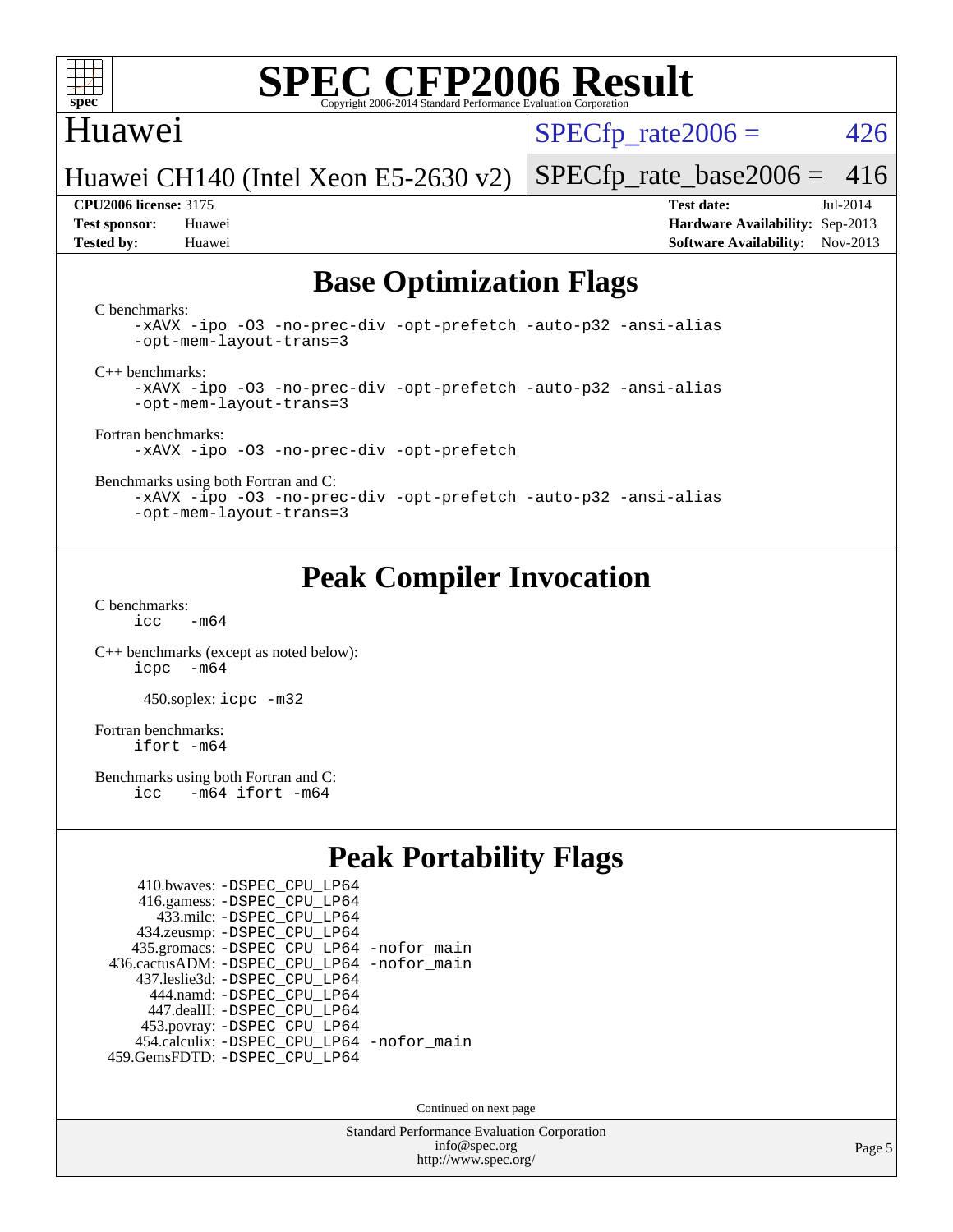

### Huawei

 $SPECTp\_rate2006 = 426$ 

Huawei CH140 (Intel Xeon E5-2630 v2)

[SPECfp\\_rate\\_base2006 =](http://www.spec.org/auto/cpu2006/Docs/result-fields.html#SPECfpratebase2006) 416

**[CPU2006 license:](http://www.spec.org/auto/cpu2006/Docs/result-fields.html#CPU2006license)** 3175 **[Test date:](http://www.spec.org/auto/cpu2006/Docs/result-fields.html#Testdate)** Jul-2014 **[Test sponsor:](http://www.spec.org/auto/cpu2006/Docs/result-fields.html#Testsponsor)** Huawei **[Hardware Availability:](http://www.spec.org/auto/cpu2006/Docs/result-fields.html#HardwareAvailability)** Sep-2013 **[Tested by:](http://www.spec.org/auto/cpu2006/Docs/result-fields.html#Testedby)** Huawei **[Software Availability:](http://www.spec.org/auto/cpu2006/Docs/result-fields.html#SoftwareAvailability)** Nov-2013

## **[Peak Portability Flags \(Continued\)](http://www.spec.org/auto/cpu2006/Docs/result-fields.html#PeakPortabilityFlags)**

 465.tonto: [-DSPEC\\_CPU\\_LP64](http://www.spec.org/cpu2006/results/res2014q3/cpu2006-20140718-30510.flags.html#suite_peakPORTABILITY465_tonto_DSPEC_CPU_LP64) 470.lbm: [-DSPEC\\_CPU\\_LP64](http://www.spec.org/cpu2006/results/res2014q3/cpu2006-20140718-30510.flags.html#suite_peakPORTABILITY470_lbm_DSPEC_CPU_LP64) 482.sphinx3: [-DSPEC\\_CPU\\_LP64](http://www.spec.org/cpu2006/results/res2014q3/cpu2006-20140718-30510.flags.html#suite_peakPORTABILITY482_sphinx3_DSPEC_CPU_LP64)

481.wrf: [-DSPEC\\_CPU\\_LP64](http://www.spec.org/cpu2006/results/res2014q3/cpu2006-20140718-30510.flags.html#suite_peakPORTABILITY481_wrf_DSPEC_CPU_LP64) [-DSPEC\\_CPU\\_CASE\\_FLAG](http://www.spec.org/cpu2006/results/res2014q3/cpu2006-20140718-30510.flags.html#b481.wrf_peakCPORTABILITY_DSPEC_CPU_CASE_FLAG) [-DSPEC\\_CPU\\_LINUX](http://www.spec.org/cpu2006/results/res2014q3/cpu2006-20140718-30510.flags.html#b481.wrf_peakCPORTABILITY_DSPEC_CPU_LINUX)

## **[Peak Optimization Flags](http://www.spec.org/auto/cpu2006/Docs/result-fields.html#PeakOptimizationFlags)**

[C benchmarks](http://www.spec.org/auto/cpu2006/Docs/result-fields.html#Cbenchmarks):

 433.milc: [-xAVX](http://www.spec.org/cpu2006/results/res2014q3/cpu2006-20140718-30510.flags.html#user_peakPASS2_CFLAGSPASS2_LDFLAGS433_milc_f-xAVX)(pass 2) [-prof-gen](http://www.spec.org/cpu2006/results/res2014q3/cpu2006-20140718-30510.flags.html#user_peakPASS1_CFLAGSPASS1_LDFLAGS433_milc_prof_gen_e43856698f6ca7b7e442dfd80e94a8fc)(pass 1) [-ipo](http://www.spec.org/cpu2006/results/res2014q3/cpu2006-20140718-30510.flags.html#user_peakPASS2_CFLAGSPASS2_LDFLAGS433_milc_f-ipo)(pass 2) [-O3](http://www.spec.org/cpu2006/results/res2014q3/cpu2006-20140718-30510.flags.html#user_peakPASS2_CFLAGSPASS2_LDFLAGS433_milc_f-O3)(pass 2) [-no-prec-div](http://www.spec.org/cpu2006/results/res2014q3/cpu2006-20140718-30510.flags.html#user_peakPASS2_CFLAGSPASS2_LDFLAGS433_milc_f-no-prec-div)(pass 2) [-opt-mem-layout-trans=3](http://www.spec.org/cpu2006/results/res2014q3/cpu2006-20140718-30510.flags.html#user_peakPASS2_CFLAGS433_milc_f-opt-mem-layout-trans_a7b82ad4bd7abf52556d4961a2ae94d5)(pass 2) [-prof-use](http://www.spec.org/cpu2006/results/res2014q3/cpu2006-20140718-30510.flags.html#user_peakPASS2_CFLAGSPASS2_LDFLAGS433_milc_prof_use_bccf7792157ff70d64e32fe3e1250b55)(pass 2) [-auto-ilp32](http://www.spec.org/cpu2006/results/res2014q3/cpu2006-20140718-30510.flags.html#user_peakCOPTIMIZE433_milc_f-auto-ilp32)

 $470$ .lbm: basepeak = yes

 $482$ .sphinx3: basepeak = yes

#### [C++ benchmarks:](http://www.spec.org/auto/cpu2006/Docs/result-fields.html#CXXbenchmarks)

444.namd:  $-x$ AVX(pass 2)  $-p$ rof-gen(pass 1)  $-p$ po(pass 2)  $-03$ (pass 2) [-no-prec-div](http://www.spec.org/cpu2006/results/res2014q3/cpu2006-20140718-30510.flags.html#user_peakPASS2_CXXFLAGSPASS2_LDFLAGS444_namd_f-no-prec-div)(pass 2) [-opt-mem-layout-trans=3](http://www.spec.org/cpu2006/results/res2014q3/cpu2006-20140718-30510.flags.html#user_peakPASS2_CXXFLAGS444_namd_f-opt-mem-layout-trans_a7b82ad4bd7abf52556d4961a2ae94d5)(pass 2) [-prof-use](http://www.spec.org/cpu2006/results/res2014q3/cpu2006-20140718-30510.flags.html#user_peakPASS2_CXXFLAGSPASS2_LDFLAGS444_namd_prof_use_bccf7792157ff70d64e32fe3e1250b55)(pass 2) [-fno-alias](http://www.spec.org/cpu2006/results/res2014q3/cpu2006-20140718-30510.flags.html#user_peakCXXOPTIMIZE444_namd_f-no-alias_694e77f6c5a51e658e82ccff53a9e63a) [-auto-ilp32](http://www.spec.org/cpu2006/results/res2014q3/cpu2006-20140718-30510.flags.html#user_peakCXXOPTIMIZE444_namd_f-auto-ilp32)

447.dealII: basepeak = yes

 $450$ .soplex:  $-x$ AVX(pass 2)  $-p$ rof-gen(pass 1)  $-i$ po(pass 2)  $-03$ (pass 2) [-no-prec-div](http://www.spec.org/cpu2006/results/res2014q3/cpu2006-20140718-30510.flags.html#user_peakPASS2_CXXFLAGSPASS2_LDFLAGS450_soplex_f-no-prec-div)(pass 2) [-opt-mem-layout-trans=3](http://www.spec.org/cpu2006/results/res2014q3/cpu2006-20140718-30510.flags.html#user_peakPASS2_CXXFLAGS450_soplex_f-opt-mem-layout-trans_a7b82ad4bd7abf52556d4961a2ae94d5)(pass 2) [-prof-use](http://www.spec.org/cpu2006/results/res2014q3/cpu2006-20140718-30510.flags.html#user_peakPASS2_CXXFLAGSPASS2_LDFLAGS450_soplex_prof_use_bccf7792157ff70d64e32fe3e1250b55)(pass 2) [-opt-malloc-options=3](http://www.spec.org/cpu2006/results/res2014q3/cpu2006-20140718-30510.flags.html#user_peakOPTIMIZE450_soplex_f-opt-malloc-options_13ab9b803cf986b4ee62f0a5998c2238)

 453.povray: [-xAVX](http://www.spec.org/cpu2006/results/res2014q3/cpu2006-20140718-30510.flags.html#user_peakPASS2_CXXFLAGSPASS2_LDFLAGS453_povray_f-xAVX)(pass 2) [-prof-gen](http://www.spec.org/cpu2006/results/res2014q3/cpu2006-20140718-30510.flags.html#user_peakPASS1_CXXFLAGSPASS1_LDFLAGS453_povray_prof_gen_e43856698f6ca7b7e442dfd80e94a8fc)(pass 1) [-ipo](http://www.spec.org/cpu2006/results/res2014q3/cpu2006-20140718-30510.flags.html#user_peakPASS2_CXXFLAGSPASS2_LDFLAGS453_povray_f-ipo)(pass 2) [-O3](http://www.spec.org/cpu2006/results/res2014q3/cpu2006-20140718-30510.flags.html#user_peakPASS2_CXXFLAGSPASS2_LDFLAGS453_povray_f-O3)(pass 2) [-no-prec-div](http://www.spec.org/cpu2006/results/res2014q3/cpu2006-20140718-30510.flags.html#user_peakPASS2_CXXFLAGSPASS2_LDFLAGS453_povray_f-no-prec-div)(pass 2) [-opt-mem-layout-trans=3](http://www.spec.org/cpu2006/results/res2014q3/cpu2006-20140718-30510.flags.html#user_peakPASS2_CXXFLAGS453_povray_f-opt-mem-layout-trans_a7b82ad4bd7abf52556d4961a2ae94d5)(pass 2) [-prof-use](http://www.spec.org/cpu2006/results/res2014q3/cpu2006-20140718-30510.flags.html#user_peakPASS2_CXXFLAGSPASS2_LDFLAGS453_povray_prof_use_bccf7792157ff70d64e32fe3e1250b55)(pass 2) [-unroll4](http://www.spec.org/cpu2006/results/res2014q3/cpu2006-20140718-30510.flags.html#user_peakCXXOPTIMIZE453_povray_f-unroll_4e5e4ed65b7fd20bdcd365bec371b81f) [-ansi-alias](http://www.spec.org/cpu2006/results/res2014q3/cpu2006-20140718-30510.flags.html#user_peakCXXOPTIMIZE453_povray_f-ansi-alias)

[Fortran benchmarks](http://www.spec.org/auto/cpu2006/Docs/result-fields.html#Fortranbenchmarks):

 $410.bwaves: basepeak = yes$  416.gamess: [-xAVX](http://www.spec.org/cpu2006/results/res2014q3/cpu2006-20140718-30510.flags.html#user_peakPASS2_FFLAGSPASS2_LDFLAGS416_gamess_f-xAVX)(pass 2) [-prof-gen](http://www.spec.org/cpu2006/results/res2014q3/cpu2006-20140718-30510.flags.html#user_peakPASS1_FFLAGSPASS1_LDFLAGS416_gamess_prof_gen_e43856698f6ca7b7e442dfd80e94a8fc)(pass 1) [-ipo](http://www.spec.org/cpu2006/results/res2014q3/cpu2006-20140718-30510.flags.html#user_peakPASS2_FFLAGSPASS2_LDFLAGS416_gamess_f-ipo)(pass 2) [-O3](http://www.spec.org/cpu2006/results/res2014q3/cpu2006-20140718-30510.flags.html#user_peakPASS2_FFLAGSPASS2_LDFLAGS416_gamess_f-O3)(pass 2) [-no-prec-div](http://www.spec.org/cpu2006/results/res2014q3/cpu2006-20140718-30510.flags.html#user_peakPASS2_FFLAGSPASS2_LDFLAGS416_gamess_f-no-prec-div)(pass 2) [-prof-use](http://www.spec.org/cpu2006/results/res2014q3/cpu2006-20140718-30510.flags.html#user_peakPASS2_FFLAGSPASS2_LDFLAGS416_gamess_prof_use_bccf7792157ff70d64e32fe3e1250b55)(pass 2) [-unroll2](http://www.spec.org/cpu2006/results/res2014q3/cpu2006-20140718-30510.flags.html#user_peakOPTIMIZE416_gamess_f-unroll_784dae83bebfb236979b41d2422d7ec2) [-inline-level=0](http://www.spec.org/cpu2006/results/res2014q3/cpu2006-20140718-30510.flags.html#user_peakOPTIMIZE416_gamess_f-inline-level_318d07a09274ad25e8d15dbfaa68ba50) [-scalar-rep-](http://www.spec.org/cpu2006/results/res2014q3/cpu2006-20140718-30510.flags.html#user_peakOPTIMIZE416_gamess_f-disablescalarrep_abbcad04450fb118e4809c81d83c8a1d) 434.zeusmp: basepeak = yes

437.leslie3d: [-xAVX](http://www.spec.org/cpu2006/results/res2014q3/cpu2006-20140718-30510.flags.html#user_peakOPTIMIZE437_leslie3d_f-xAVX) [-ipo](http://www.spec.org/cpu2006/results/res2014q3/cpu2006-20140718-30510.flags.html#user_peakOPTIMIZE437_leslie3d_f-ipo) [-O3](http://www.spec.org/cpu2006/results/res2014q3/cpu2006-20140718-30510.flags.html#user_peakOPTIMIZE437_leslie3d_f-O3) [-no-prec-div](http://www.spec.org/cpu2006/results/res2014q3/cpu2006-20140718-30510.flags.html#user_peakOPTIMIZE437_leslie3d_f-no-prec-div) [-opt-prefetch](http://www.spec.org/cpu2006/results/res2014q3/cpu2006-20140718-30510.flags.html#user_peakOPTIMIZE437_leslie3d_f-opt-prefetch)

459.GemsFDTD: basepeak = yes

Continued on next page

Standard Performance Evaluation Corporation [info@spec.org](mailto:info@spec.org) <http://www.spec.org/>